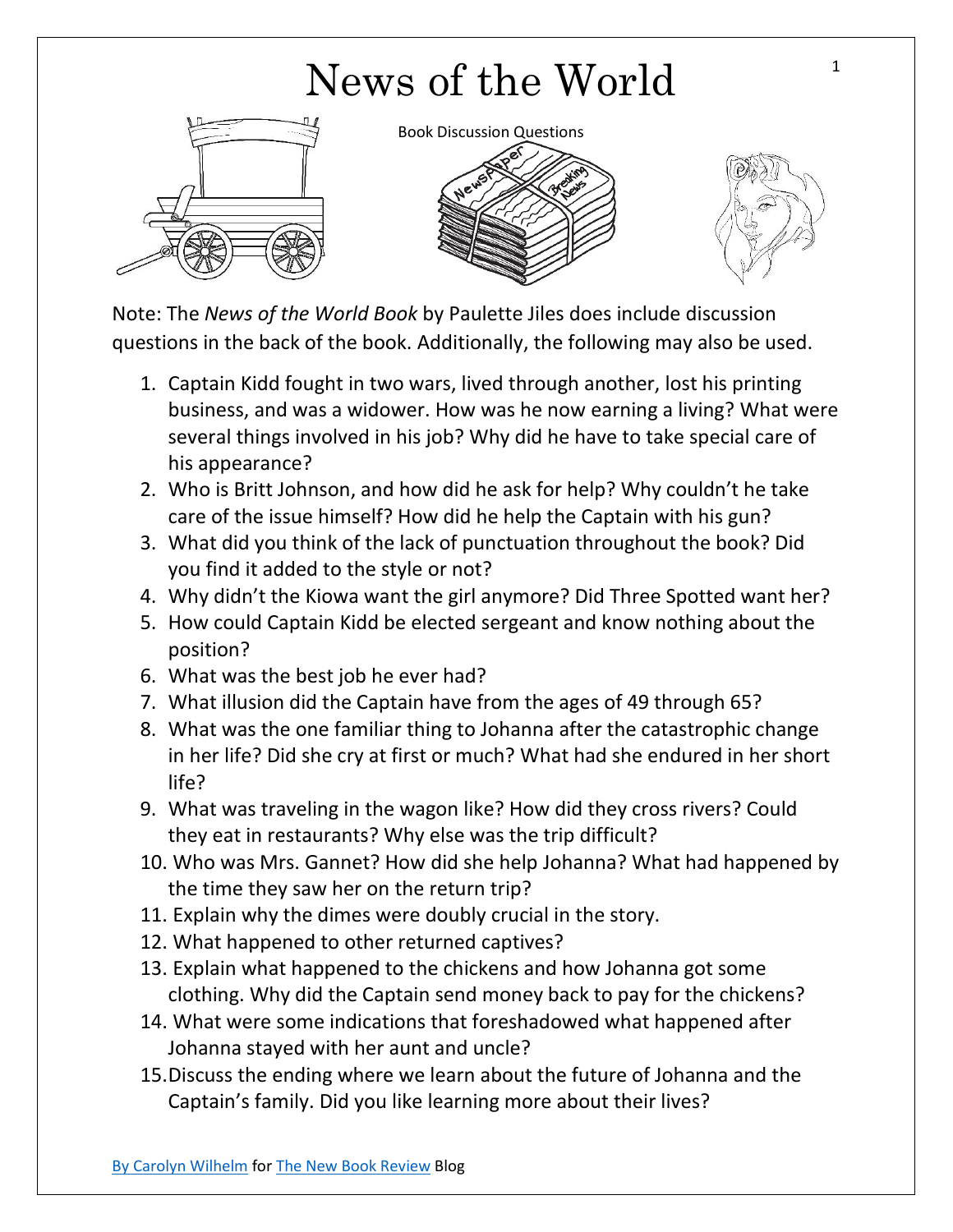

## News of the World



Movie Discussion Questions

The movie was substantially different from the book. However, the story was similar, although the details were not.

- 1. What war(s) had Captain Kidd fought? How did he feel about his participation?
- 2. How did he meet Johanna? Britt Johnson was not a character in the movie. At first, Captain Kidd was only going to take Johanna to someone else who might take her to her aunt and uncle. Why did that plan fail?
- 3. It seemed for a good portion of the movie his wife might be alive? Did you think he was going to talk to her?
- 4. Mrs. Gannet did not help much with Johanna in the film. Who was she? Why was the fact she spoke Kiowa important?
- 5. Along the way, the Captain and Johanna braved wild west encounters. Describe what happened. How did the dimes help save their lives? Were you surprised by some of what happened? Did these events seem to bind Johanna and the Captain?
- 6. If you read the book, what were some of the many differences between it and the movie? What were some book scenes left out that perhaps would have been good to include?
- 7. The scene where Johanna is yelling across the river to the Kiowa she wanted to go home was sad. The scene where Johanna visits the empty house is touching. The scene where Johanna speaks with Kiowa in the dust storm ends better than the Captain thought it would. How did these scenes tug at the Captain's heart?
- 8. Describe the aunt and uncle. Why was their home not suitable for Johanna?
- 9. Who did the Captain visit in San Antonio? Then what did he do?
- 10. When he galloped back to the aunt and uncle, did you anticipate the ending? Why was it important that even then, he gave her a choice?